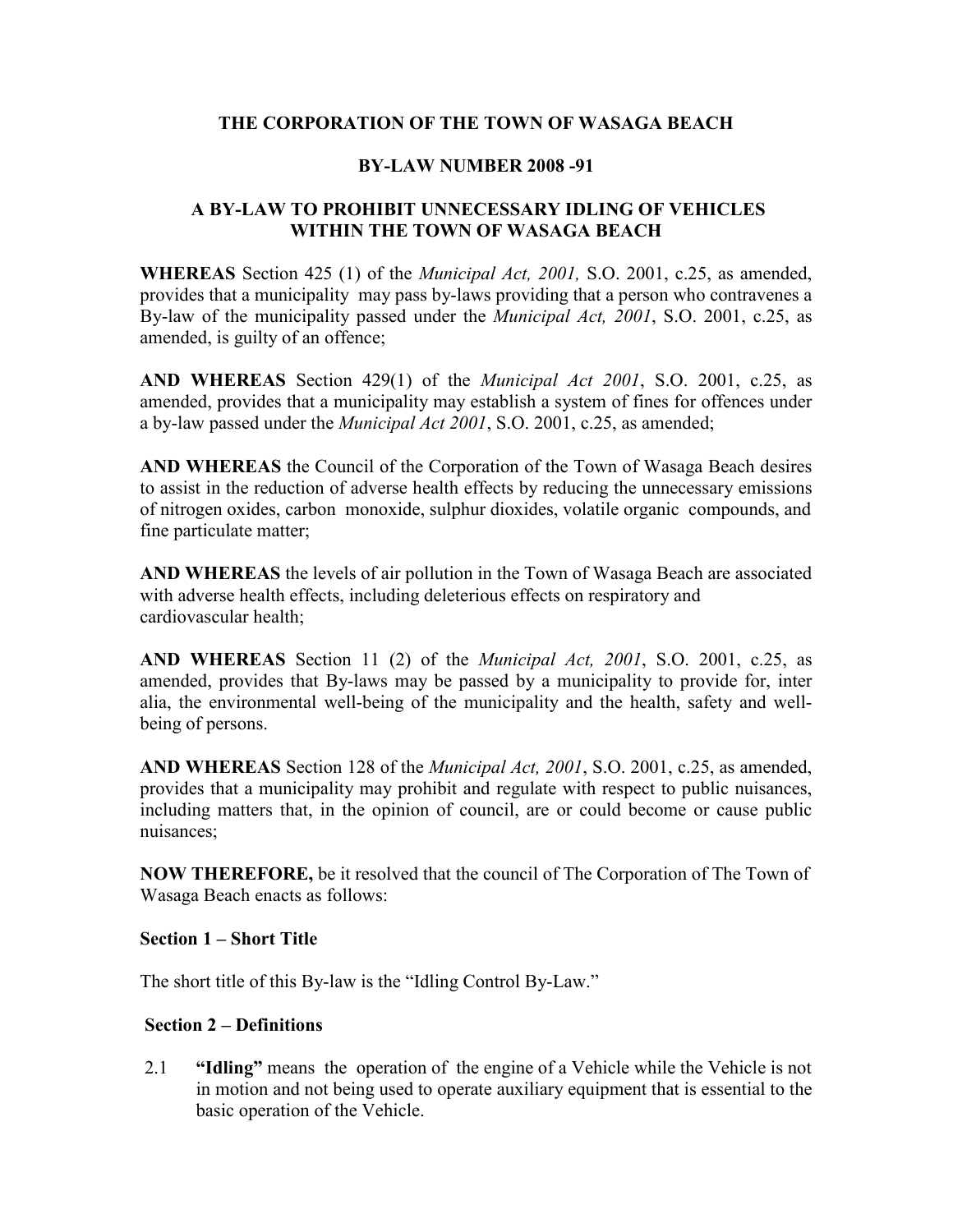Pg. 2 By-Law #2008-91

#### 2.2 **"Mobile Work"** means:

- 2.2.1 a Vehicle containing equipment that must be operated inside or in association with the Vehicle and shall include garbage and snow removal vehicles; or
- 2.2.2 a Vehicle conducting maintenance or construction.
- 2.3 **"Occupied"** means a Vehicle that is physically occupied by a person.
- 2.4 **"Person"** means an operator or passenger of a motor vehicle, and includes the owner or lessee of a motor vehicle, including commercial vehicles, whether an individual, corporation, association, firm or partnership.
- 2.5 **"Town"** means the Corporation of the Town of Wasaga Beach.
- 2.6 **"Transit Vehicle"** means public transit Vehicles, tour buses, school buses and motor coaches.
- 2.7 **"Vehicle"** means a motor Vehicle, trailer, traction engine, farm tractor, or road building machine as defined in the Highway Traffic Act and includes a motorized snow Vehicle or other conveyance that operates by way of a combustion engine, but does not include cars of electric or diesel electric railways running exclusively upon rails.

### 3. **Application:**

This by-law applies to:

- a) private property
- b) public property
- c) highways forming part of the road system under the jurisdiction of The Corporation of the Town of Wasaga Beach.

#### **Section 4 – General Duties**

- 4.1 No person shall cause or permit a Vehicle to idle for more than three minutes in a 60-minute period.
- 4.2 Subsection 4.1 does not apply to:
	- 4.2.1 police, fire or ambulance vehicles while engaged in operational activities, including training activities, except where idling is substantially for the convenience of the operator of the vehicle;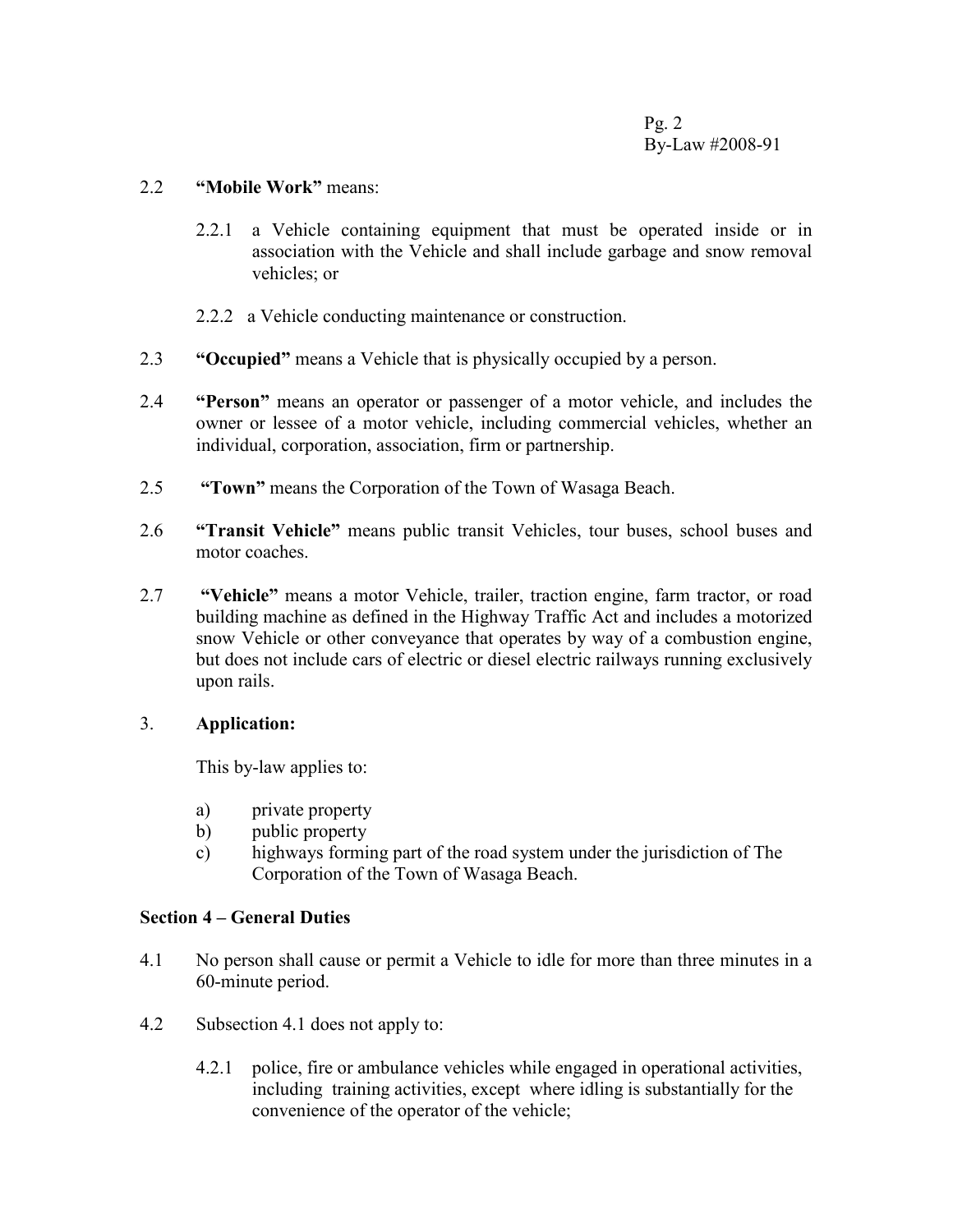- 4.2.2 vehicles assisting in an emergency activity;
- 4.2.3 vehicles where idling is required as part of a repair process or to prepare a vehicle for servicing;
- 4.2.4 armored vehicles where a person remains inside the vehicle while guarding the contents of the vehicle being loaded or unloaded;
- 4.2.5 vehicles engaged in a parade or race or any other such event authorized by Council;
- 4.2.6 vehicles transporting a person where a medical doctor certifies in writing that for medical reasons the person requires the temperature or humidity to be maintained within a certain range.
- 4.2.7 during weather conditions where outside temperatures are over +29C or below -5C where idling may be necessary for the operation of air conditioning or heating equipment while the vehicle is occupied.
- 4.2.8 Mobile Work Vehicles while they are in the course of being used for their basic function;
- 4.2.9 Transit Vehicles while actually engaged in loading or unloading merchandise and passengers;
- 4.2.10 Commercial delivery vehicles requiring refrigeration for perishable goods;
- 4.2.11 Vehicles that remain motionless because of traffic congestion caused by construction or other circumstances outside the control of the person occupying the vehicle, including but not limited to a drive-thru facility.

#### **Section 5 – Enforcement and Penalty**

- 5.1 A Police Officer, Municipal Law Enforcement Officer or other person authorized by the Town of Wasaga Beach to enforce this By-Law, as amended, is hereby vested with the authority of administering and enforcing the provisions of this By-Law.
- 5.2 Any person who contravenes any provision of this By-Law is guilty of an offence and, upon conviction, is liable to a minimum fine of \$500.00 and a maximum fine of not more than \$100 000.00.